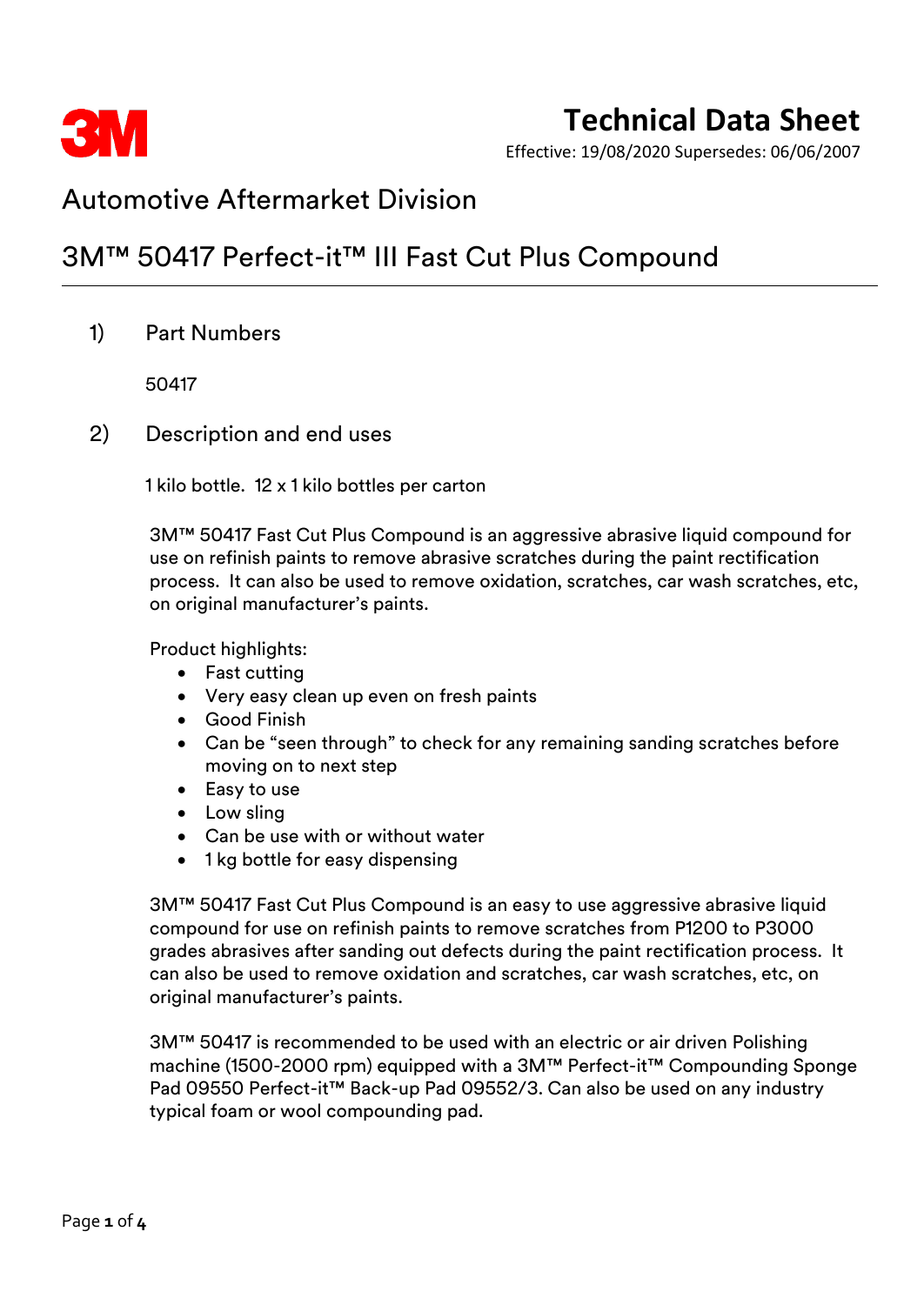

# **Technical Data Sheet**

Effective: 19/08/2020 Supersedes: 06/06/2007

### 3) Physical Properties

| Container:   | 1 litre bottle               |  |
|--------------|------------------------------|--|
| Qty per box: | 12 bottles                   |  |
| Flash point: | $>= 62^{\circ}$ C closed cup |  |
| Colour:      | White                        |  |
| Consistency: | Thick liquid with paraffinic |  |
|              | odour                        |  |
| Viscosity:   | 40,000-50,000 cps            |  |
| pH:          | $7 - 9$                      |  |
| % volatile:  | 28% by weight                |  |
|              |                              |  |

### 4) Directions for Use

- 1. Remove imperfections with 3M™ 260L P1200/P1500 or 3M™ 401Q 1500/2000 Microfine Wetordry or 3M™ 9 Micron Discs/A5 Trizact™ discs
- 2. For quickest results refine the scratches with 3M™ Trizact™ P3000 discs
- 3. Shake the bottle and apply a small amount of Fast Cut Plus Compound to the pad or directly on the surface. On larger areas apply sufficient to do a 50 cm x 50 cm area
- 4. If using a dry pad on very fresh paint it is important to use enough product so as not to run dry foam on the paint
- 5. Start the machine (1500-2000 rpm) using medium pressure on hard paints and light pressure if the paint is still relatively soft
- 6. Polish until the compound starts drying then lessen the pressure or apply small amount of water by spray bottle, and continue to remove residue to provide a good gloss finish.
- 7. Clean the area with a 3M™ 60668 Scotch-Brite™ High Performance Wipe. It should not be necessary to compound twice but check to be certain
- 8. Repeat the operation over the rest of the panel/sanded area
- 9. When finished compounding, wipe off excess compound with a High Performance Wipe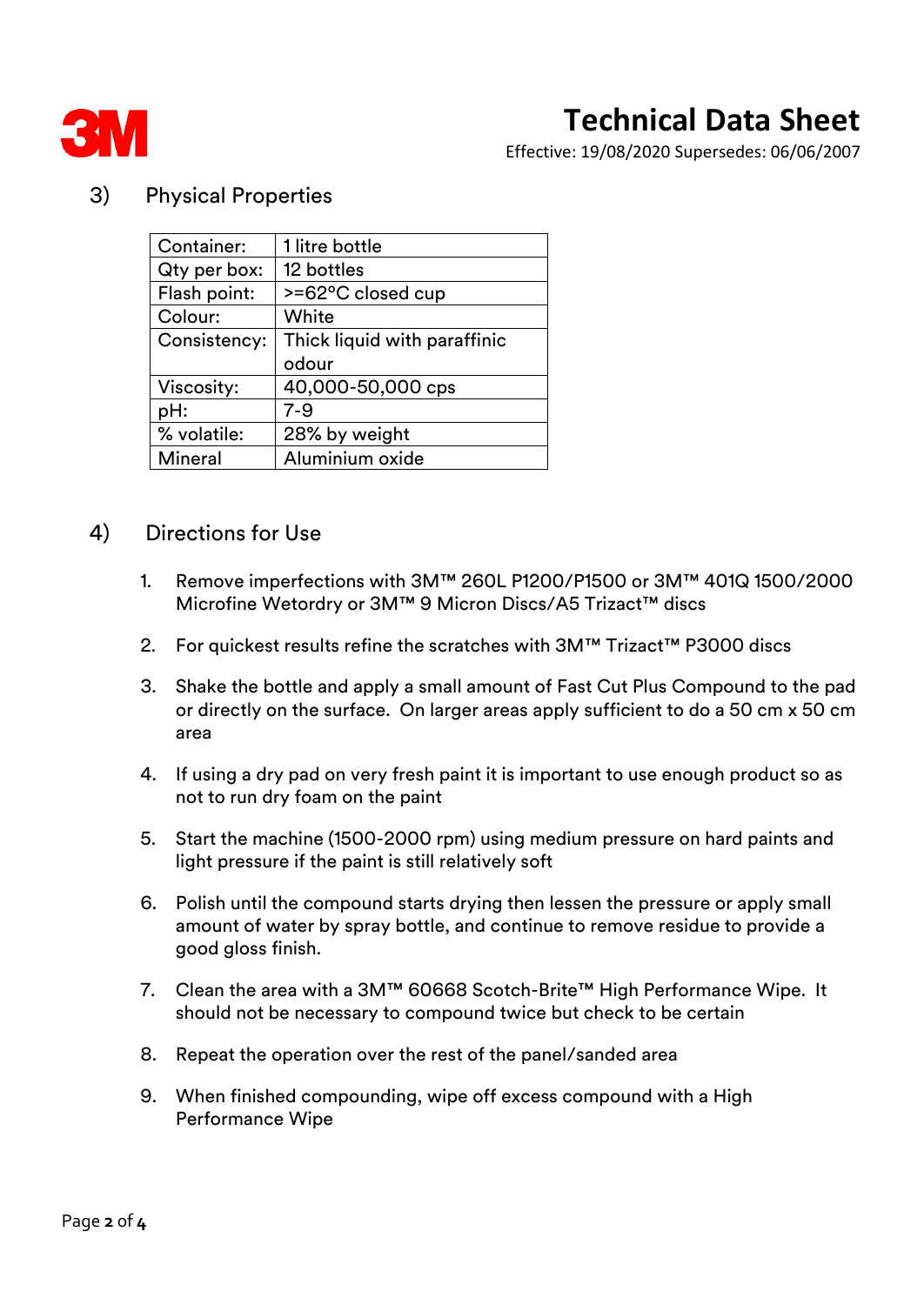

# **Technical Data Sheet**

Effective: 19/08/2020 Supersedes: 06/06/2007

- 10. Change the compounding pad to the relevant size High Gloss Polishing Pad and use 3M™ 09376 Perfect-it™ III Machine Polish or 3M™ 80349 Extrafine Compound to remove any polishing marks to give a higher gloss.
- 11. Any excess compound or spatter on unpainted plastics and rubbers should be cleaned off with a damp wipe on finishing.

### 5) Storage

Avoid frost Store upright Practical shelf life is 2 years

### 6) Safety

Use: Use only in well ventilated areas

Eye contact: Avoid contact with eyes In case of contact with eyes rinse immediately with plenty of water and seek medical advice

Skin contact: Avoid contact with skin After contact with skin wash immediately with plenty of soap and water

Ingestion: If swallowed do not induce vomiting. Seek medical advice immediately and show the container or label

3M™ 50417 Perfect-it™ III Fast Cut Plus Compound is designed FOR PROFESSIONAL INDUSTRIAL USE ONLY.

### 7) Disclaimer

All statements, technical information and recommendations are based on tests we believe to be reliable as at the date of hereof, but the accuracy or completeness thereof is not guaranteed. Please ensure before using the product that it is suitable for your intended use. Since the conditions and methods of use of the product and of the information referred to herein are beyond our control, other than for fraudulent misrepresentation, 3M expressly disclaims any and all liability as to any results obtained or arising from any use of the product or reliance on such information.